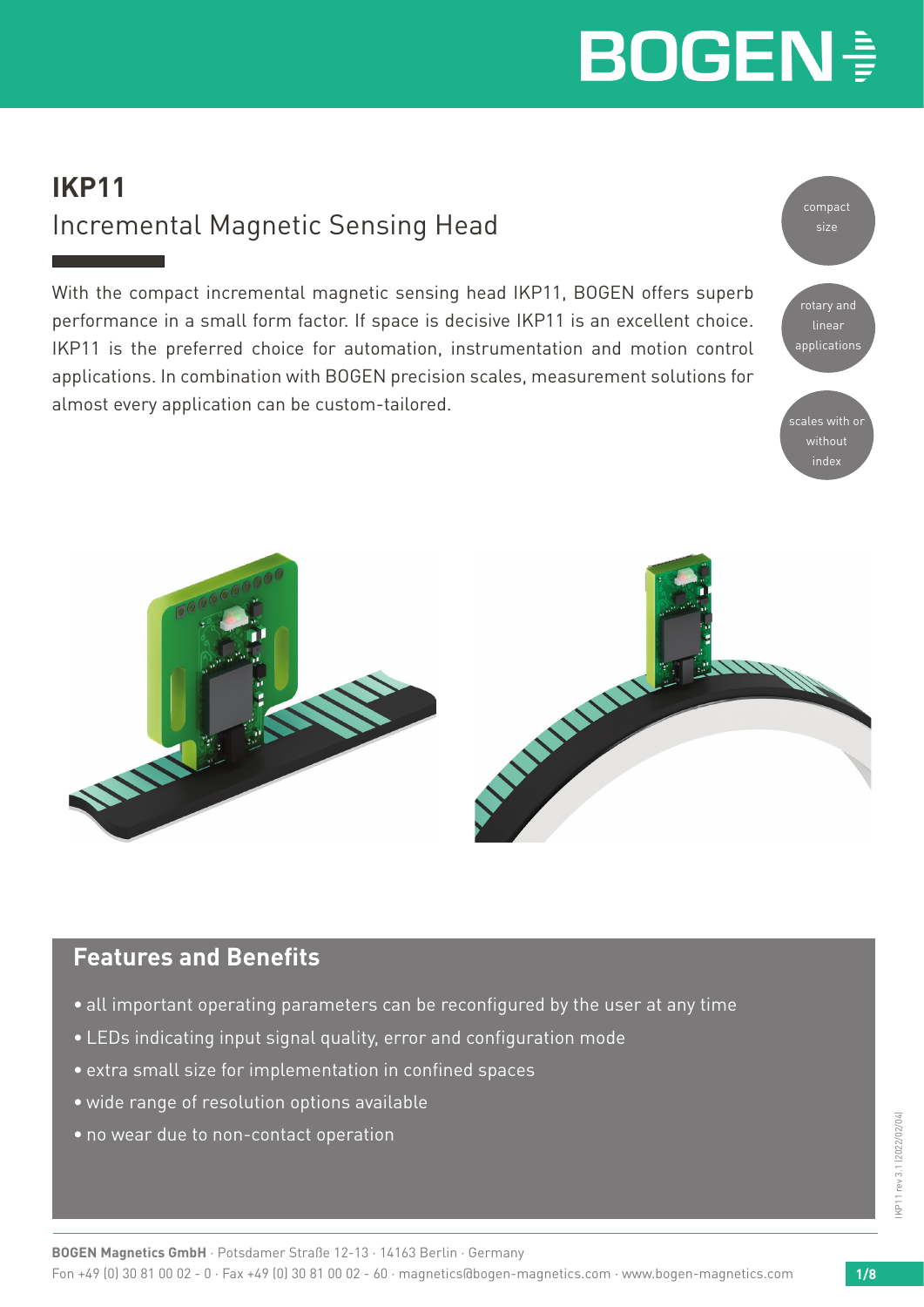#### **Features**

| resolution                        | 0.020 to 500µm, depending on pole pitch and interpolation                                                      |  |  |
|-----------------------------------|----------------------------------------------------------------------------------------------------------------|--|--|
| energy consumption (without load) | tbc                                                                                                            |  |  |
| operating temperature             | $-40$ to + 125 °C                                                                                              |  |  |
| storage temperature               | $-40$ to $+150$ °C                                                                                             |  |  |
|                                   | resolution, maximum output frequency, signal conditioning, filter characteristic, pole pitch, error masks, ABZ |  |  |
| adjustable parameters             | or UVM output                                                                                                  |  |  |

#### **Sensing Head Variants**

| pole pitch (mm)          | 1, 2, 2.54, 5                                                             |  |  |
|--------------------------|---------------------------------------------------------------------------|--|--|
| reference                | periodic reference signal from the pole pitch or from reference marks,    |  |  |
|                          | requires 2-track magnetic tape with incremental track and reference track |  |  |
| supply voltage           | $5V \pm 10\%$ (3.3 V on request)                                          |  |  |
|                          | RS422 (0 to Vcc)                                                          |  |  |
| interface (without load) | push-pull TTL (0 to Vcc)                                                  |  |  |

#### **Output Circuit**

#### **RS422**

load resistor  $Z0 = 120 Ω$  at receiving end





#### **Push-Pull (TTL)**







(1) phase shift A and B 90° ±10° electrical

(2) signal period depending on the reference track pattern Z length default is 4 counts

#### **Output Signals**

| signals                    | /W<br>optional:<br>W<br>W.<br>$\lambda$<br>$\mathcal{L}$<br>$\sim$               |
|----------------------------|----------------------------------------------------------------------------------|
| Lerror indicator<br>sıonal | shines.<br>t device overheats all<br>red<br>switched off<br>outputs<br><b>LI</b> |

KP11 rev 3.1 (2022/02/04) IKP11 rev 3.1 (2022/02/04)

Fon +49 (0) 30 81 00 02 - 0 · Fax +49 (0) 30 81 00 02 - 60 · magnetics@bogen-magnetics.com · www.bogen-magnetics.com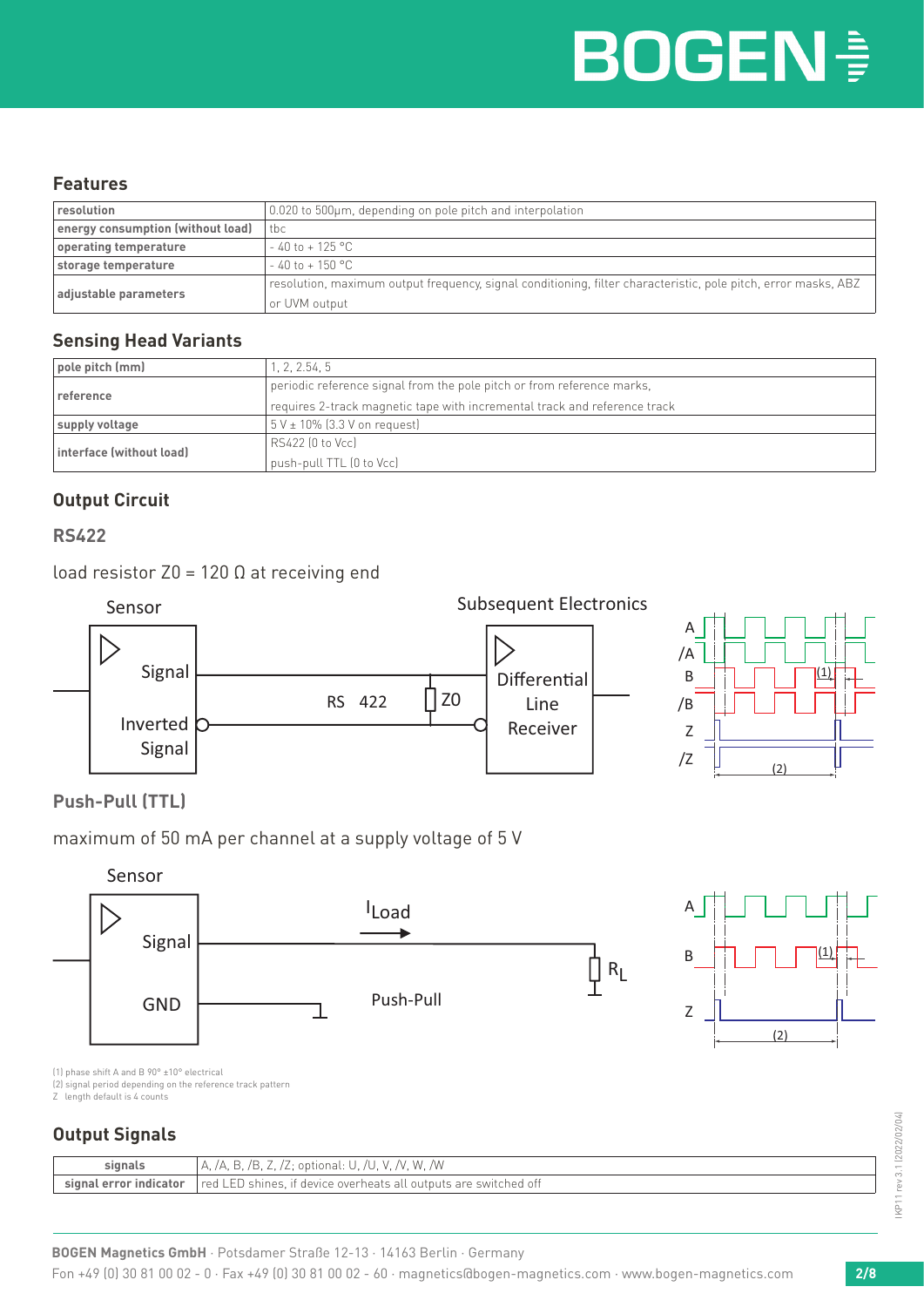#### **Installation Tolerances**



| pole pitch        |               |                  |                 |  |
|-------------------|---------------|------------------|-----------------|--|
| 1 mm              | 2 mm          | $2.54$ mm        | 5 <sub>mm</sub> |  |
| $0.1$ to $0.5$ mm | 0.1 to 1.0 mm | $0.1$ to 1.25 mm | 0.1 to 2.5 mm   |  |
| $0.5$ mm          | $0.5$ mm      | $0.5$ mm         | $0.5$ mm        |  |
| $\circ$           | $1^\circ$     | $\circ$          |                 |  |
| $\circ$           | $\circ$       | $2^{\circ}$      |                 |  |
| $\circ$           | $\circ$       | $\circ$          | $\circ$         |  |

#### **Further Selection (Ordering Parameters)**

| pole pitch  |                                                                                        |                  | resolution  | resolution   | maximum output frequency per channel |        |       |                                     |                            |                |        |
|-------------|----------------------------------------------------------------------------------------|------------------|-------------|--------------|--------------------------------------|--------|-------|-------------------------------------|----------------------------|----------------|--------|
| P[mm]       |                                                                                        |                  |             | $R$ [µm]     | Rdpi [dpi]                           | F[kHz] |       |                                     |                            |                |        |
|             | 2                                                                                      | 2.54<br>[0.1 in] | 5           |              |                                      | 3500   | 1750  | 1000                                | 500                        | 100            | 60     |
|             |                                                                                        |                  |             |              |                                      |        |       | max. movement speed $V_{max}$ [m/s] |                            |                |        |
|             |                                                                                        |                  | $\mathsf X$ | 1250         | 20.32                                | >100   | >100  | >100                                | >100                       | >100           | >100   |
|             | $\chi$                                                                                 |                  | $\mathsf X$ | 500          | 50.8                                 | >100   | >100  | >100                                | >100                       | >100           | >100   |
| $\mathsf X$ | $\mathsf X$                                                                            |                  | $\mathsf X$ | 200          | 127                                  | >100   | >100  | >100                                | >100                       | 80             | 48     |
| X           | $\mathsf X$                                                                            |                  | $\mathsf X$ | 100          | 254                                  | >100   | >100  | >100                                | >100                       | 40             | 24     |
|             | $\mathsf X$                                                                            |                  |             | 80           | 317.5                                | >100   | >100  | >100                                | >100                       | 32             | 19.2   |
| X           | $\chi$                                                                                 |                  | $\mathsf X$ | 62.5         | 406.4                                | >100   | >100  | >100                                | >100                       | 25             | 15     |
| X           | $\mathsf X$                                                                            |                  | $\mathsf X$ | 50           | 508                                  | >100   | >100  | >100                                | >100                       | 20             | 12     |
| X           | X                                                                                      |                  | Χ           | 40           | 635                                  | >100   | >100  | >100                                | 80                         | 16             | 9.6    |
| X           | $\mathsf X$                                                                            |                  | $\mathsf X$ | 25           | 1016                                 | >100   | >100  | >100                                | 50                         | $10\,$         | 6      |
| Χ           | $\chi$                                                                                 | $\mathsf X$      | Χ           | 20           | 1270                                 | >100   | >100  | 80                                  | 40                         | 8              | 4.8    |
| Χ           | $\chi$                                                                                 |                  | Χ           | 12.5         | 2032                                 | >100   | 87.5  | 50                                  | 25                         | 5              | 3      |
| X           | $\mathsf X$                                                                            | $\mathsf X$      | $\mathsf X$ | 10           | 2540                                 | >100   | 70    | 40                                  | 20                         | 4              | 2.4    |
| X           | $\mathsf X$                                                                            | $\mathsf X$      | $\mathsf X$ | 5            | 5080                                 | 70     | 35    | 20                                  | 10                         | $\overline{2}$ | 1.2    |
| X           | X                                                                                      | Χ                | $\mathsf X$ | 4            | 6350                                 | 56     | 28    | 16                                  | 8                          | 1.6            | 0.96   |
| X           | $\mathsf X$                                                                            | $\mathsf X$      | $\mathsf X$ | 2.5          | 10160                                | 35     | 17.5  | 10                                  | $\mathbf 5$                | $\mathbf{1}$   | 0.6    |
| X           | $\mathsf X$                                                                            | Χ                | $\mathsf X$ | 2            | 12700                                | 28     | 14    | 8                                   | 4                          | 0.8            | 0.48   |
| X           | X                                                                                      | Χ                | $\mathsf X$ | $\mathbf{1}$ | 25400                                | 14     | 7     | 4                                   | $\overline{2}$             | 0.4            | 0.24   |
| $\mathsf X$ | $\mathsf X$                                                                            | $\mathsf X$      | $\mathsf X$ | 0.5          | 50800                                | 7      | 3.5   | $\overline{2}$                      | $\left\lceil \right\rceil$ | 0.2            | 0.12   |
| X           | $\mathsf X$                                                                            | $\mathsf X$      | $\mathsf X$ | 0.25         | 101600                               | 3.5    | 1.75  | $\left( \right)$                    | 0.5                        | 0.1            | 0.06   |
| $\times$    | $\mathsf X$                                                                            | $\mathsf X$      | $\mathsf X$ | 0.125        | 203200                               | 1.75   | 0.875 | 0.5                                 | 0.25                       | 0.05           | 0.03   |
| X           | $\mathsf X$                                                                            | $\mathsf X$      |             | 0.05         | 508000                               | 0.7    | 0.35  | 0.2                                 | 0.1                        | 0.02           | 0.012  |
| X           |                                                                                        |                  |             | 0.02         | 1270000                              | 0.28   | 0.14  | 0.08                                | 0.04                       | 0.008          | 0.0048 |
|             | table 1: maximum output frequency and speed as a function of pole pitch and resolution |                  |             |              |                                      |        |       |                                     |                            |                |        |

| resolution (resolution is post quadrature), $R = P / Rf$                                     | max. output frequency per channel (from 60 kHz to 3500 kHz)                                                             |
|----------------------------------------------------------------------------------------------|-------------------------------------------------------------------------------------------------------------------------|
| pole pitch, available 0.5, 1, 2, 2.54, 5 mm                                                  | max. movement speed,<br>Vmax                                                                                            |
|                                                                                              | $\big  V_{\text{max}}$ is limited by following formulas: $V_{\text{max}} = 4 * F * R$ and $V_{\text{max}} = P * 50$ kHz |
| resolution factor (resolution factor available from 4 to 65536 in integer increments of one) | resolution [dpi], $R$ dpi = 25400 / $R$<br>Rdpi                                                                         |

**BOGEN Magnetics GmbH** · Potsdamer Straße 12-13 · 14163 Berlin · Germany

Fon +49 (0) 30 81 00 02 - 0 · Fax +49 (0) 30 81 00 02 - 60 · magnetics@bogen-magnetics.com · www.bogen-magnetics.com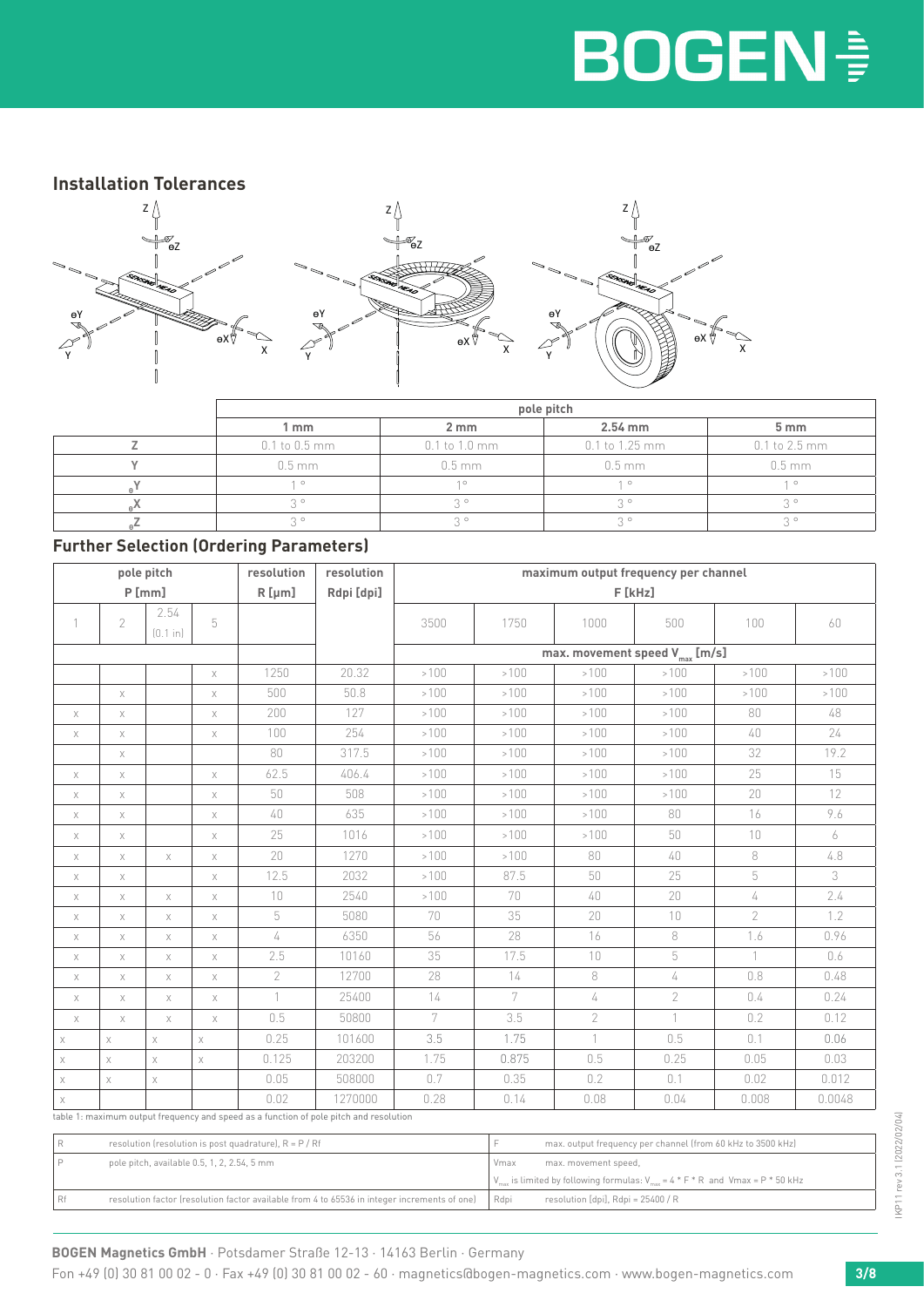#### **Dimensions**

**Option C1**



**Option C2**

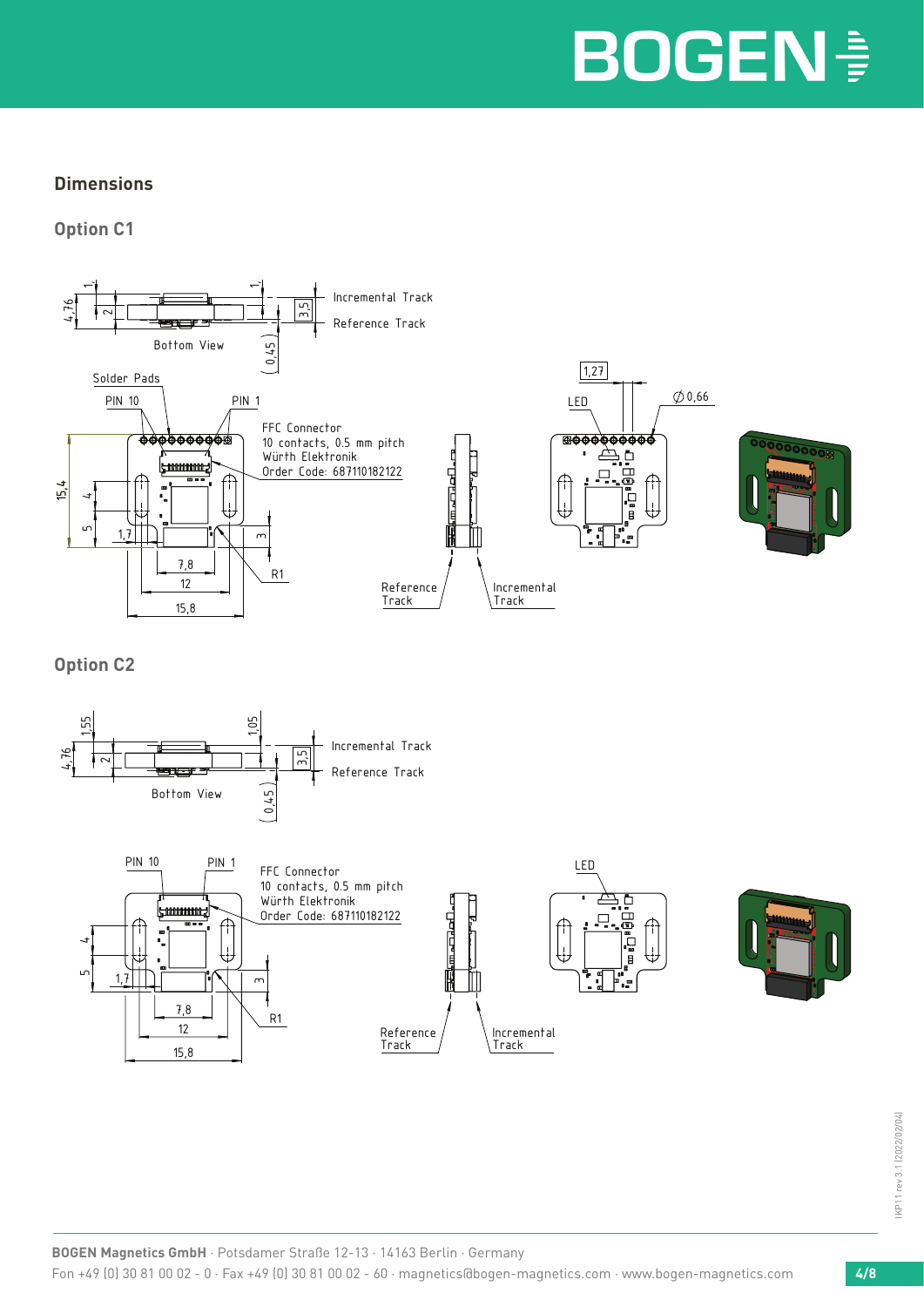**Option C3**



#### **LED Signaling**

The RGB-LED of the IKP11 lights blue if the head is in programming mode. It lights red if there is an error. Error types activating the LED can be configured. LED lights green to show an active input signal, the brightness indicates the quality of the input signal.

**pin no.** | 1 | 2 | 3 | 4 | 5 | 6 | 7 | 8 | 9 | 10 **signal** | !PROG | SDO | /Z | Z | /B | B | /A | A | V+ | V-

#### **Programming Mode**

The user may change the configuration of the IKP11 by setting it into programming mode. The 5V supply version of the IKP11 is set into programming mode by holding the !PROG input LOW. The 3V supply version overdrives A and /A outputs.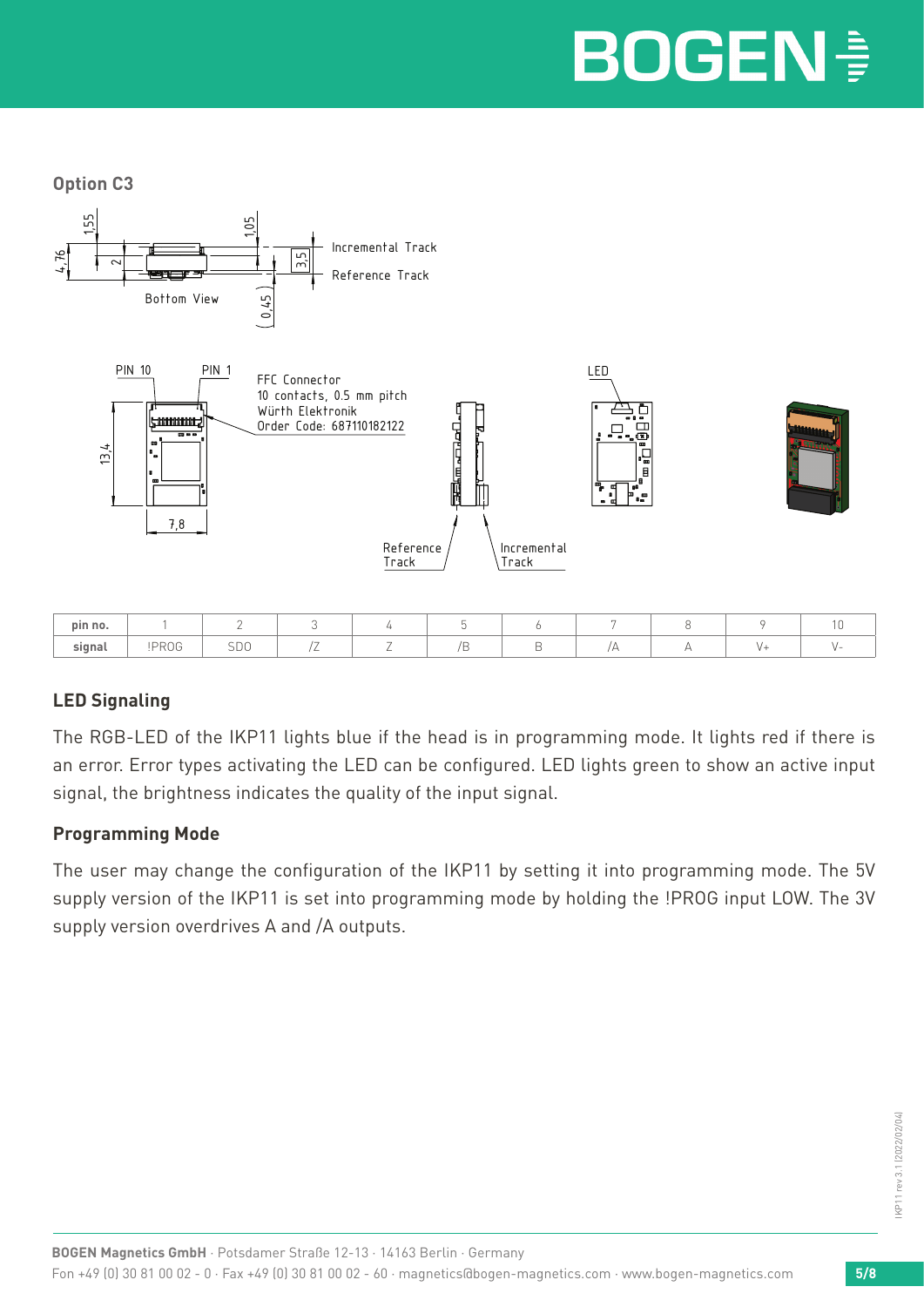#### **Magnetic Sensing Head Order Code Parameters**

#### **IKP11 - Z - P - D - R - F - C**

|   |                               | code             | explanation <sup>[6]</sup>                                                                    |  |  |  |
|---|-------------------------------|------------------|-----------------------------------------------------------------------------------------------|--|--|--|
|   |                               | Z1               | periodic reference signal from the pole pitch, length of reference signal  counts [8]         |  |  |  |
| z | reference signal (7)          | Z2.              | from reference marks, requires 2-track magnetic tape with incremental track and reference     |  |  |  |
|   |                               |                  | track, length of index signal 1, 2 or 4 counts [8]                                            |  |  |  |
|   |                               | P1               | 1mm                                                                                           |  |  |  |
| P | pole pitch                    | <b>P2</b>        | $2 \, \text{mm}$                                                                              |  |  |  |
|   | [mm]                          | P2.54            | $2.54$ mm                                                                                     |  |  |  |
|   |                               | <b>P5</b>        | 5 <sub>mm</sub>                                                                               |  |  |  |
|   | interface                     | D <sub>1</sub>   | <b>RS422 ABZ</b>                                                                              |  |  |  |
| D |                               | D <sup>2</sup>   | <b>RS422 UVW</b>                                                                              |  |  |  |
|   |                               | D3               | <b>TTL ABZ</b>                                                                                |  |  |  |
|   |                               | D <sub>4</sub>   | <b>TTL UVW</b>                                                                                |  |  |  |
|   |                               | R <sub>0.5</sub> | 0.5 um resolution, standard for a pole pitch of 1 mm                                          |  |  |  |
| R | resolution<br>[µm]            | R <sub>1</sub>   | 1 µm resolution, standard for a pole pitch of 2 mm                                            |  |  |  |
|   |                               | R                | other non-default resolutions, see section "Resolution and Speed" in table 1 on page 3        |  |  |  |
|   | maximum output                | F1000            | output frequency 1000 kHz                                                                     |  |  |  |
| F | frequency per<br>channe [kHz] | F                | other non-default output frequencies, see section "Resolution and Speed" in table 1 on page 3 |  |  |  |
|   |                               | C <sub>1</sub>   | PCB 15.8 x 15.4 with FFC connector and solder pads, with mounting option for M1.6 screws      |  |  |  |
| c | connector                     | C <sub>2</sub>   | PCB 15.8 x 13.4 with FFC connector, with mounting option for M1.6 screws                      |  |  |  |
|   |                               | C <sub>3</sub>   | PCB 7.8 x 13.4 with FFC connector                                                             |  |  |  |

(6) default parameters are bold

 $^{(7)}$  if no index signal is needed, please do not connect pin "Z" an "/Z" on delivered connector

<sup>(8)</sup> length of index signal available from 1 to 4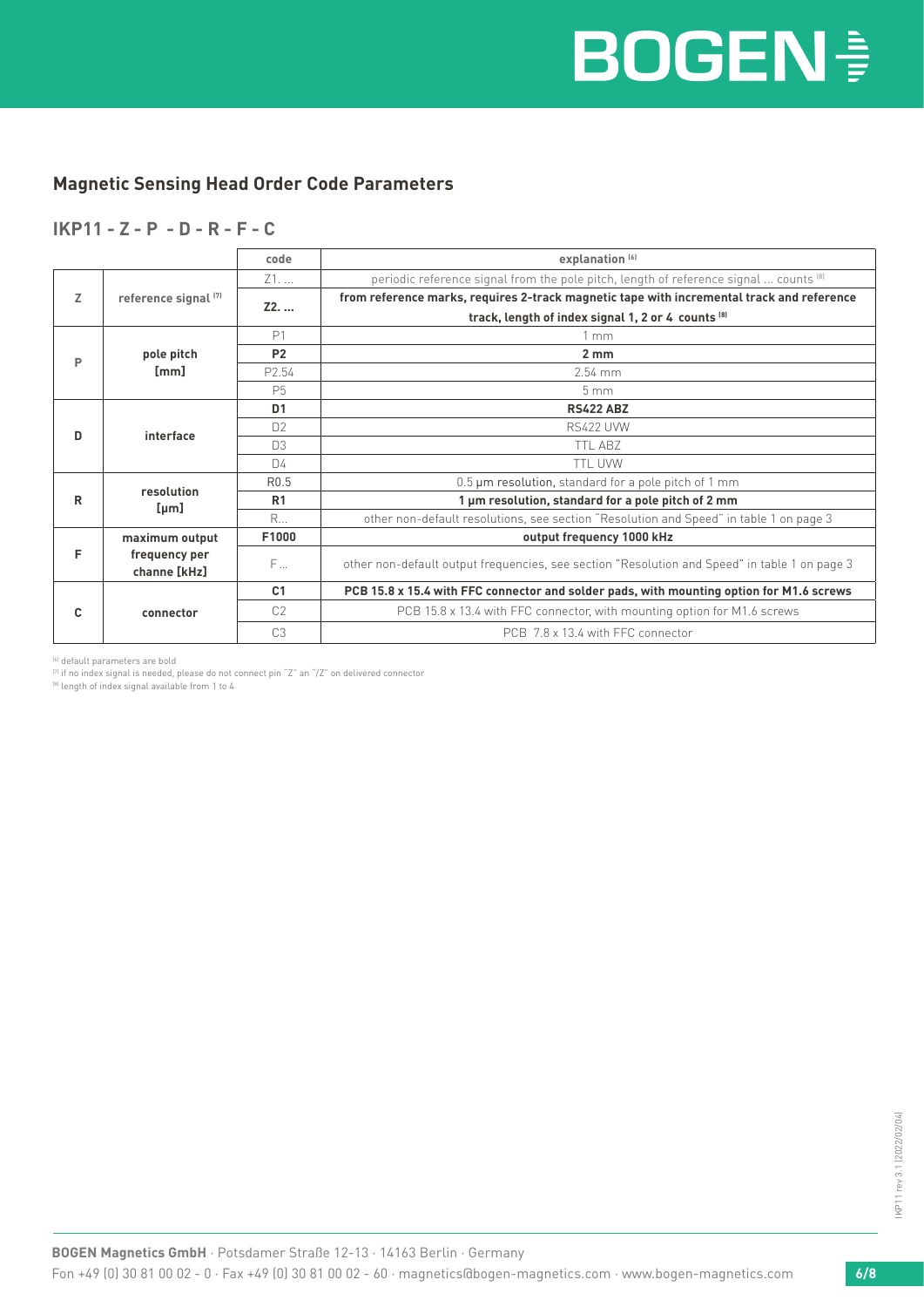#### **Linear and Rotary Scales**

- LMS: linear magnetic scale, from a few millimeters to many meters
- LMSBI: linear magnetic scale bar incremental for high accuracy applications
- RMSI: rotary magnetic scale incremental, in diameters from 10 mm to 1 m
- standard scale width (with reference track): 8 mm and 10 mm; 6 mm on request
- available scale accuracy classes: A3, A10, A20, A40, A100
- available pole pitches: 1 mm, 2 mm, 2.54 mm, 5 mm

#### **LMS Linear Magnetic Scales Order Code Examples**

|                        | linear magnetic scale           |  |  |  |  |
|------------------------|---------------------------------|--|--|--|--|
|                        | number of tracks: 1             |  |  |  |  |
|                        | track1: incremental             |  |  |  |  |
|                        | 1 mm pole pitch                 |  |  |  |  |
|                        | accuracy class: ±20 µm/m        |  |  |  |  |
| LMS-I1-L1000-W10-A20-K | total width: 10 mm              |  |  |  |  |
|                        | total height: 1.43 mm           |  |  |  |  |
|                        | total length: 1000 mm           |  |  |  |  |
|                        | usable measuring length: 990 mm |  |  |  |  |
|                        | without cover tape              |  |  |  |  |
|                        | with adhesive tape              |  |  |  |  |
|                        | with BOGEN standard imprint     |  |  |  |  |
|                        | linear magnetic scale           |  |  |  |  |
|                        | number of tracks: 1             |  |  |  |  |
|                        | track1: Incremental             |  |  |  |  |
|                        | 2 mm pole pitch                 |  |  |  |  |
|                        | Accuracy class: ±20 µm/m        |  |  |  |  |
| LMS-12-L1000-W10-A20-K | total width: 10 mm              |  |  |  |  |
|                        | total height: 1.43 mm           |  |  |  |  |
|                        | total length: 1000 mm           |  |  |  |  |
|                        | usable measuring length: 990 mm |  |  |  |  |
|                        | without cover tape              |  |  |  |  |
|                        | with adhesive tape              |  |  |  |  |
|                        | with BOGEN standard imprint     |  |  |  |  |
|                        |                                 |  |  |  |  |